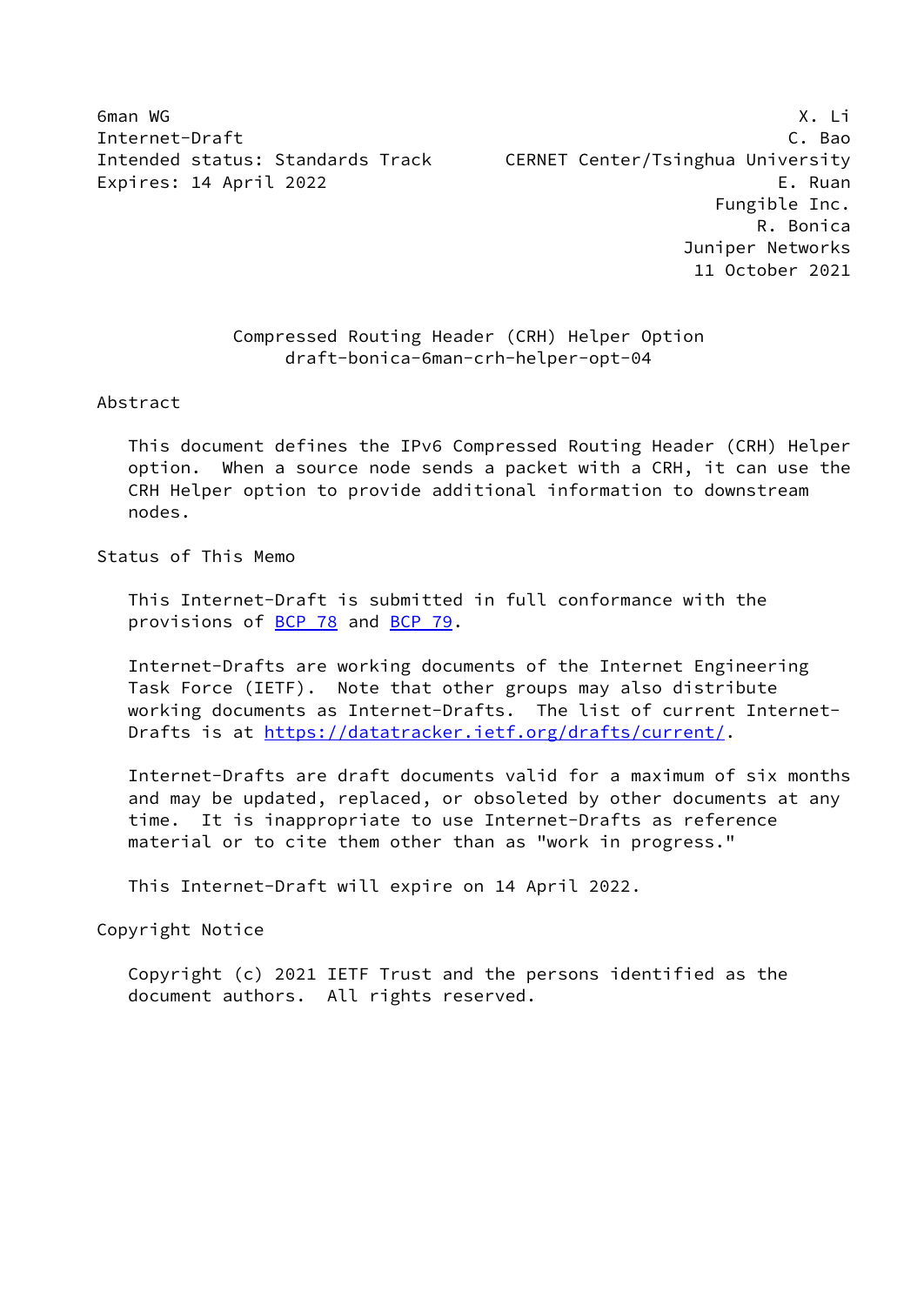<span id="page-1-1"></span>Internet-Draft CRH Helper Option October 2021

This document is subject to [BCP 78](https://datatracker.ietf.org/doc/pdf/bcp78) and the IETF Trust's Legal Provisions Relating to IETF Documents ([https://trustee.ietf.org/](https://trustee.ietf.org/license-info) [license-info](https://trustee.ietf.org/license-info)) in effect on the date of publication of this document. Please review these documents carefully, as they describe your rights and restrictions with respect to this document. Code Components extracted from this document must include Simplified BSD License text as described in Section 4.e of the [Trust Legal Provisions](https://trustee.ietf.org/license-info) and are provided without warranty as described in the Simplified BSD License.

Table of Contents

## <span id="page-1-0"></span>[1](#page-1-0). Introduction

 IPv6 [\[RFC8200](https://datatracker.ietf.org/doc/pdf/rfc8200)] source nodes use the Compressed Routing Header (CRH) [\[I-D.bonica-6man-comp-rtg-hdr](#page-5-4)] to steer packets along a delivery path to their destination. Two CRH versions have been defined. The CRH-16 encodes segment endpoints in 16 bits, while CRH-32, encodes segment endpoints in 32 bits.

Both CRH versions contain the following fields:

- \* Next Header Identifies the header immediately following the CRH.
- \* Hdr Ext Len Length of the CRH.
- \* Routing Type Identifies the Routing header variant (i.e., CRH-16 or CRH-32).
- $*$  Segments Left The number of segments still to be traversed before reaching the packet's ultimate destination.
- \* Segment Identifier (SID) List Represents the delivery path as an ordered list of Segment Identifiers (SID). SIDs are listed in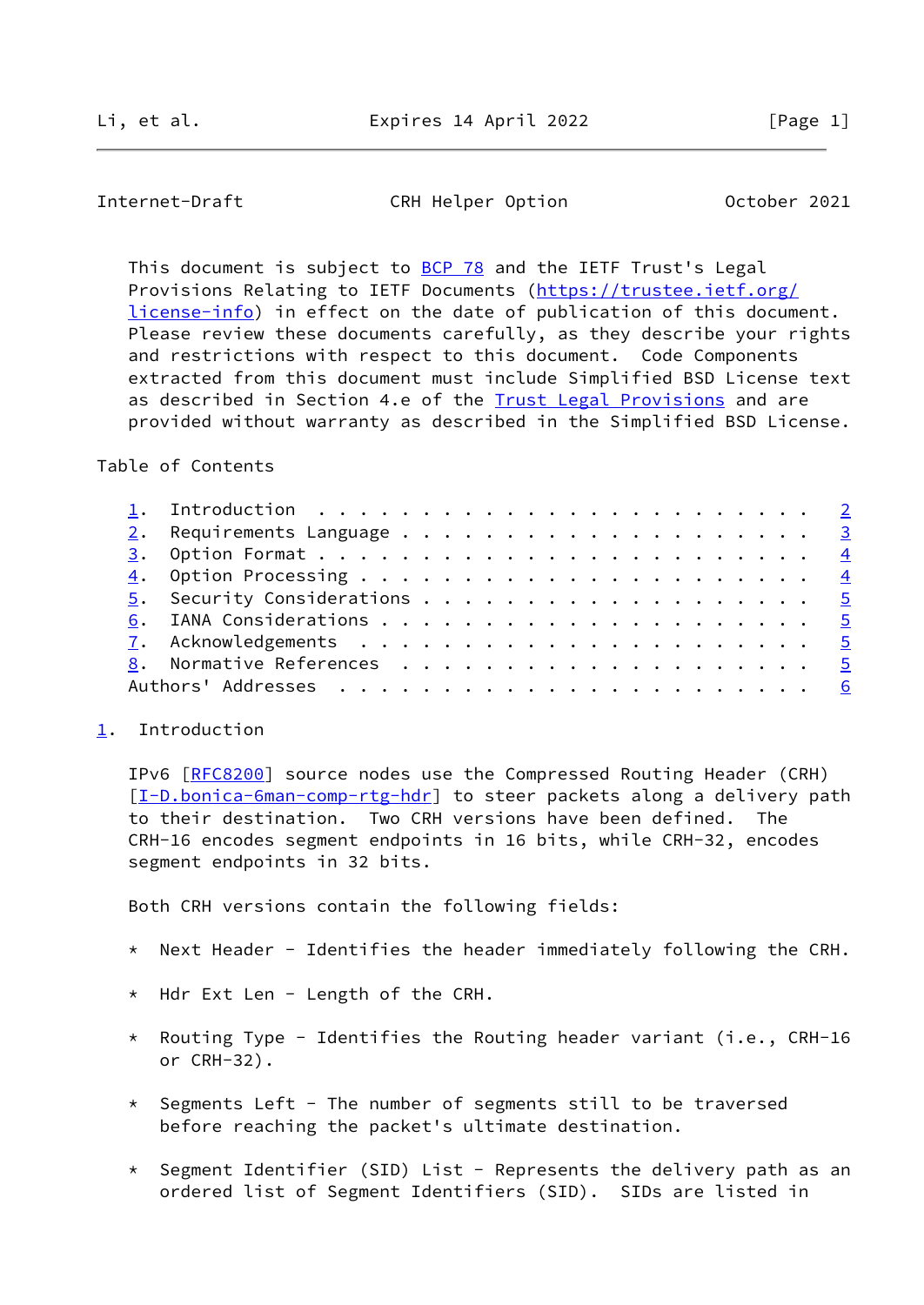reverse order, with SID[0] representing the final segment, SID[1] representing the penultimate segment, and so forth. SIDs are listed in reverse order so that Segments Left can be used as an index to the SID List. The SID indexed by Segments Left is called the current SID.

|  | eт | al<br>٠ |  |
|--|----|---------|--|
|  |    |         |  |

Expires 14 April 2022 [Page 2]

<span id="page-2-0"></span>Internet-Draft CRH Helper Option October 2021

As per [\[RFC8200](https://datatracker.ietf.org/doc/pdf/rfc8200)], when an IPv6 node receives a packet, it examines the packet's destination address. If the destination address represents an interface belonging to the node, the node processes the next header. If the next header is a CRH, it is processed as follows:

- $*$  If Segments Left equals 0, skip over the CRH and process the next header in the packet.
- \* Decrement Segments Left.
- \* Query a local data structure, called the CRH Forwarding Information Base (CRH-FIB), searching for an entry that is indexed by the current SID.
- $*$  If the above-mentioned query returns a CRH-FIB entry, update the packet's IPv6 Destination Address and forward the packet.

 In a typical CRH deployment, every segment ingress node maintains a complete CRH-FIB and the above-mentioned query returns a CRH-FIB entry. However, in some CRH deployments, some segment ingress nodes maintain a complete CRH-FIB while others do not. For example, a node that does not participate in a control plane or communicate with a controller may not maintain a CRH-FIB.

 This document defines the IPv6 CRH Helper option. When a source node sends a packet with a CRH, it can use the IPv6 CRH Helper option to provide CRH-FIB information to downstream nodes that do not maintain a complete CRH-FIB.

 If a segment ingress node queries its CRH-FIB, searching for an entry that is indexed by the current SID, and that query returns nothing, the segment ingress node can obtain the required CRH-FIB information from the IPv6 CRH Helper option. If the segment ingress node cannot obtain the required CRH-FIB information from either source, it discards the packet and sends an ICMPv6 [\[RFC4443](https://datatracker.ietf.org/doc/pdf/rfc4443)] Parameter Problem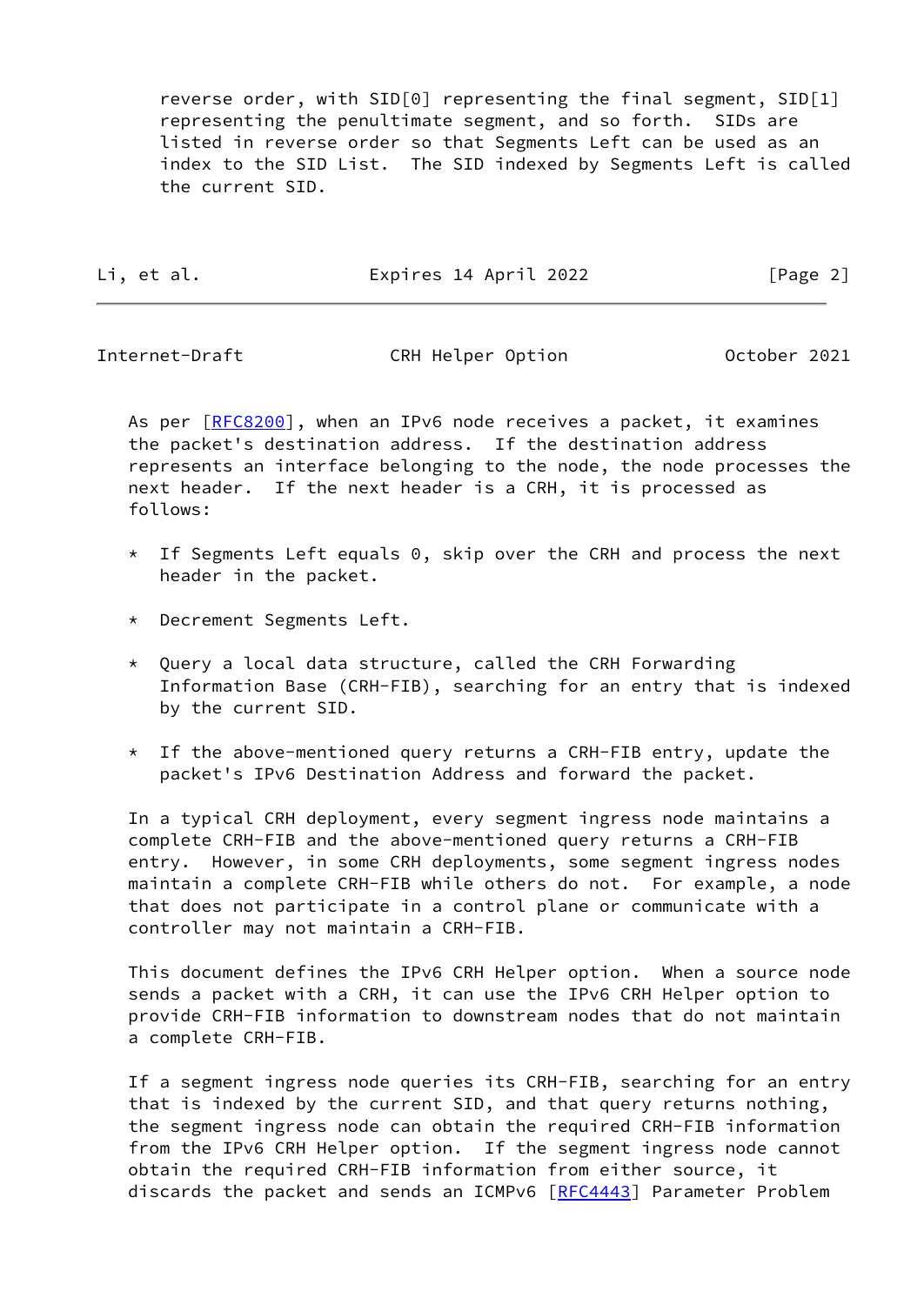message to the source node.

<span id="page-3-0"></span>[2](#page-3-0). Requirements Language

 The key words "MUST", "MUST NOT", "REQUIRED", "SHALL", "SHALL NOT", "SHOULD", "SHOULD NOT", "RECOMMENDED", "NOT RECOMMENDED", "MAY", and "OPTIONAL" in this document are to be interpreted as described in [BCP](https://datatracker.ietf.org/doc/pdf/bcp14) [14](https://datatracker.ietf.org/doc/pdf/bcp14) [[RFC2119\]](https://datatracker.ietf.org/doc/pdf/rfc2119) [\[RFC8174](https://datatracker.ietf.org/doc/pdf/rfc8174)] when, and only when, they appear in all capitals, as shown here.

Li, et al. Expires 14 April 2022 [Page 3]

<span id="page-3-2"></span>Internet-Draft CRH Helper Option October 2021

<span id="page-3-1"></span>[3](#page-3-1). Option Format

The CRH Helper option contains the following fields:

- $*$  Option Type (8-bits) CRH Helper option. Value TBD by IANA. (Suggested value: 0x11). See Note below.
- \* Opt Data Len (8-bits) Length of the option, in octets, excluding the Option Type and Option Length fields.
- \* Helper List (Variable length) A list of Helpers.

Each Helper contains the following fields:

- $*$  Helper Length (8-bits) Length of the Helper, in octets, excluding Helper Length. Value MUST be greater than 2 and less than 19.
- \* Low SID (8-bits) Index to the CRH SID List. References the first member of the SID List to which this Helper applies.
- \* High SID (8-bits) Index to the CRH SID List. References the last member of the SID List to which this Helper applies.
- \* Prefix field (variable length): An IPv6 Prefix.

 NOTE : The highest-order two bits of the Option Type (i.e., the "act" bits) are 00. These bits specify the action taken by a destination node that does not recognize the option. The required action is to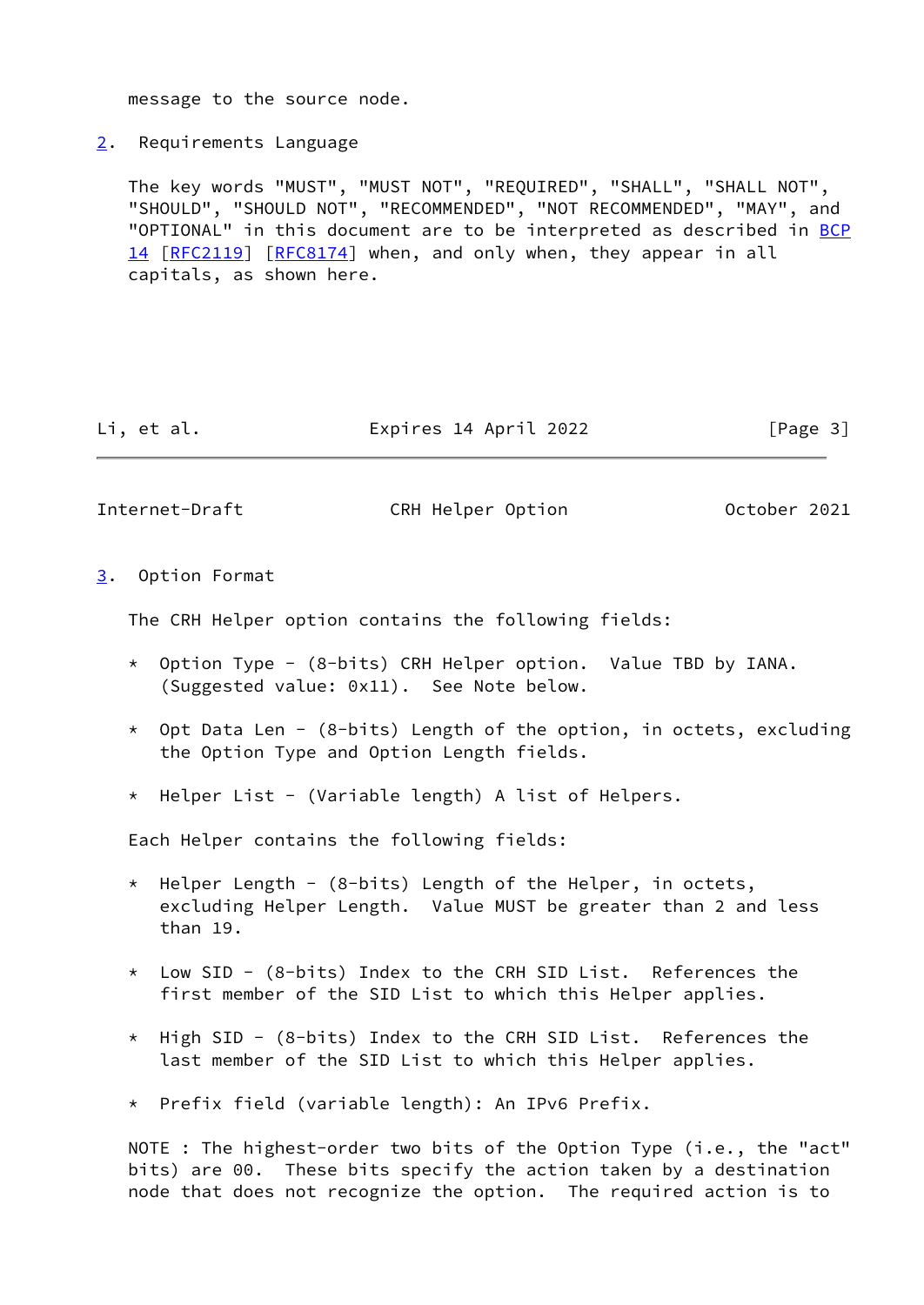skip over this option and continue processing the header.

 The third highest-order bit of the Option Type (i.e., the "chg" bit) is 0. This indicates that Option Data cannot be modified along the path between the packet's source and its destination.

<span id="page-4-0"></span>[4](#page-4-0). Option Processing

 When a segment endpoint node processes a CRH, it attempts to resolve the SID using information contained by its CRH-FIB. If it cannot resolve the SID using CRH-FIB, it attempts to resolve the SID using information received in an applicable Helper. If no Helper applies to the current SID, the processing node discards the packet and sends an ICMPv6 Parameter Problem message to the source node.

 When the processing node uses a Helper to resolve a SID, it executes the following procedure:

\* Set the IPv6 Destination Address to 0::

| Li, et al. | Expires 14 April 2022 | [Page 4] |
|------------|-----------------------|----------|

<span id="page-4-2"></span>Internet-Draft CRH Helper Option October 2021

- \* Overwrite the low order bits of the IPv6 Destination Address with the current SID found in the CRH
- \* Overwrite the high order bits of the IPv6 Destination Address with the prefix found in the applicable Helper

 If the prefix found in the applicable Helper is 16 bytes long, it overwrites the entire IPv6 Destination Address.

 The CRH Helper option MAY occur in a Destination Options header that precedes a CRH. It SHOULD NOT occur in a Hop-by-hop options header or in a Destination Options header that precedes an upper-layer header.

 When a segment ingress node resolves a SID using information obtained from the CRH helper option, it forwards the packet through the least cost path to its new destination.

 Information obtained from the CRH Helper option is transient. It is discarded as soon as the packet that carried it has been processed.

<span id="page-4-1"></span>[5](#page-4-1). Security Considerations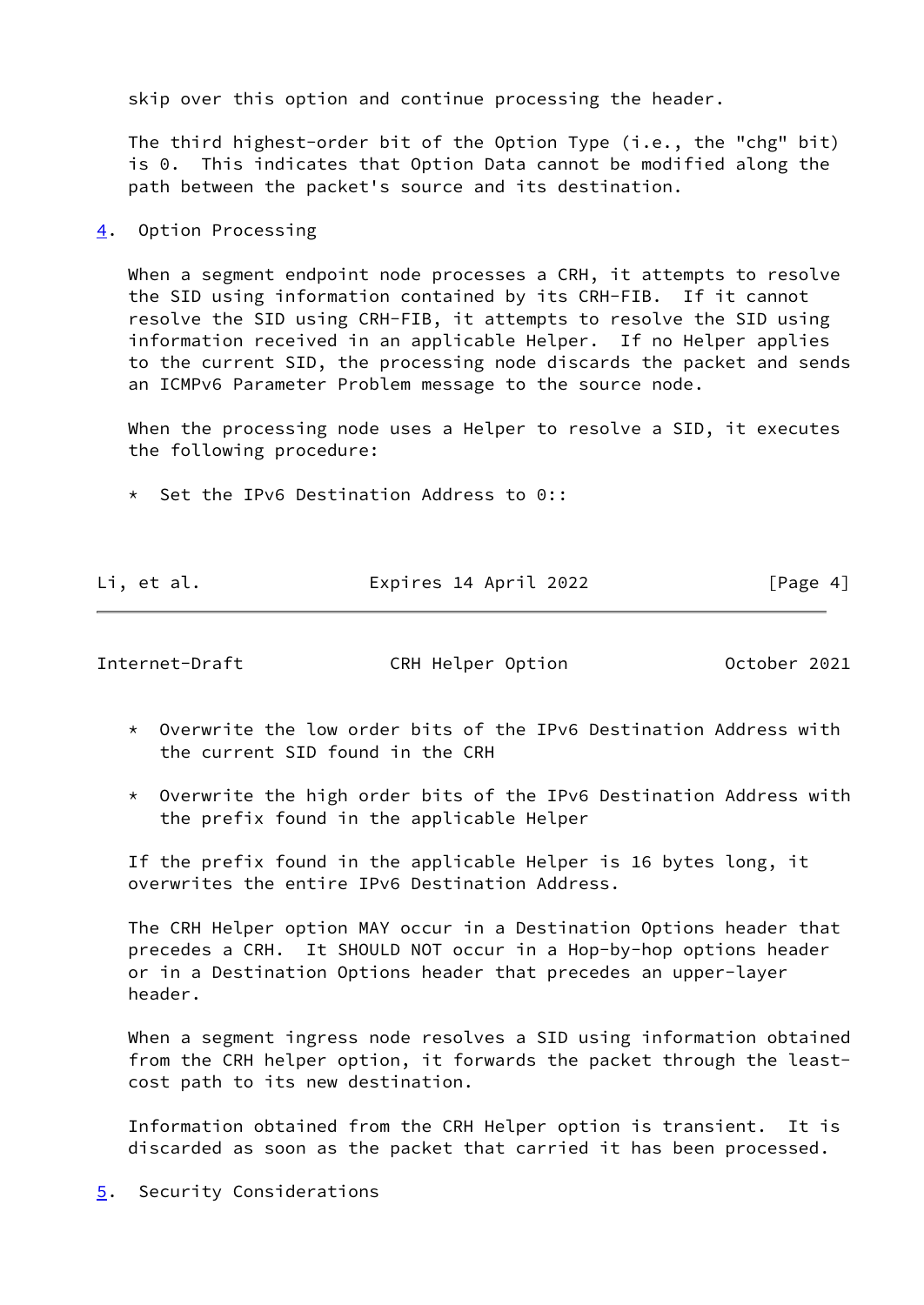When a segment endpoint node processes a CRH, it attempts to resolve the SID using information contained by its CRH-FIB. If it can resolve the SID using CRH-FIB, it MUST ignore the CRH Helper option, even if it contains an applicable Helper.

<span id="page-5-0"></span>[6](#page-5-0). IANA Considerations

 IANA is requested to allocate a code point from the Destination Options and Hop-by-hop Options registry [\(https://www.iana.org/assignments/ipv6-parameters/](https://www.iana.org/assignments/ipv6-parameters/ipv6-parameters.xhtml#ipv6-parameters-2) [ipv6-parameters.xhtml#ipv6-parameters-2](https://www.iana.org/assignments/ipv6-parameters/ipv6-parameters.xhtml#ipv6-parameters-2)). This option is called "CRH Helper Option". The "act" bits are 00 and the "chg" bit is 0. (Suggested value: 0x11).

<span id="page-5-1"></span>[7](#page-5-1). Acknowledgements

Thanks to TBD for their careful review of this document.

<span id="page-5-2"></span>[8](#page-5-2). Normative References

| Li, et al. | Expires 14 April 2022 | [Page 5] |
|------------|-----------------------|----------|
|            |                       |          |

<span id="page-5-3"></span>Internet-Draft CRH Helper Option October 2021

<span id="page-5-4"></span>[I-D.bonica-6man-comp-rtg-hdr]

 Bonica, R., Kamite, Y., Alston, A., Henriques, D., and L. Jalil, "The IPv6 Compact Routing Header (CRH)", Work in Progress, Internet-Draft, [draft-bonica-6man-comp-rtg-hdr-](https://datatracker.ietf.org/doc/pdf/draft-bonica-6man-comp-rtg-hdr-26) [26,](https://datatracker.ietf.org/doc/pdf/draft-bonica-6man-comp-rtg-hdr-26) 25 May 2021, [<https://www.ietf.org/archive/id/draft](https://www.ietf.org/archive/id/draft-bonica-6man-comp-rtg-hdr-26.txt) [bonica-6man-comp-rtg-hdr-26.txt](https://www.ietf.org/archive/id/draft-bonica-6man-comp-rtg-hdr-26.txt)>.

- [RFC2119] Bradner, S., "Key words for use in RFCs to Indicate Requirement Levels", [BCP 14](https://datatracker.ietf.org/doc/pdf/bcp14), [RFC 2119](https://datatracker.ietf.org/doc/pdf/rfc2119), DOI 10.17487/RFC2119, March 1997, <[https://www.rfc-editor.org/info/rfc2119>](https://www.rfc-editor.org/info/rfc2119).
- [RFC4443] Conta, A., Deering, S., and M. Gupta, Ed., "Internet Control Message Protocol (ICMPv6) for the Internet Protocol Version 6 (IPv6) Specification", STD 89,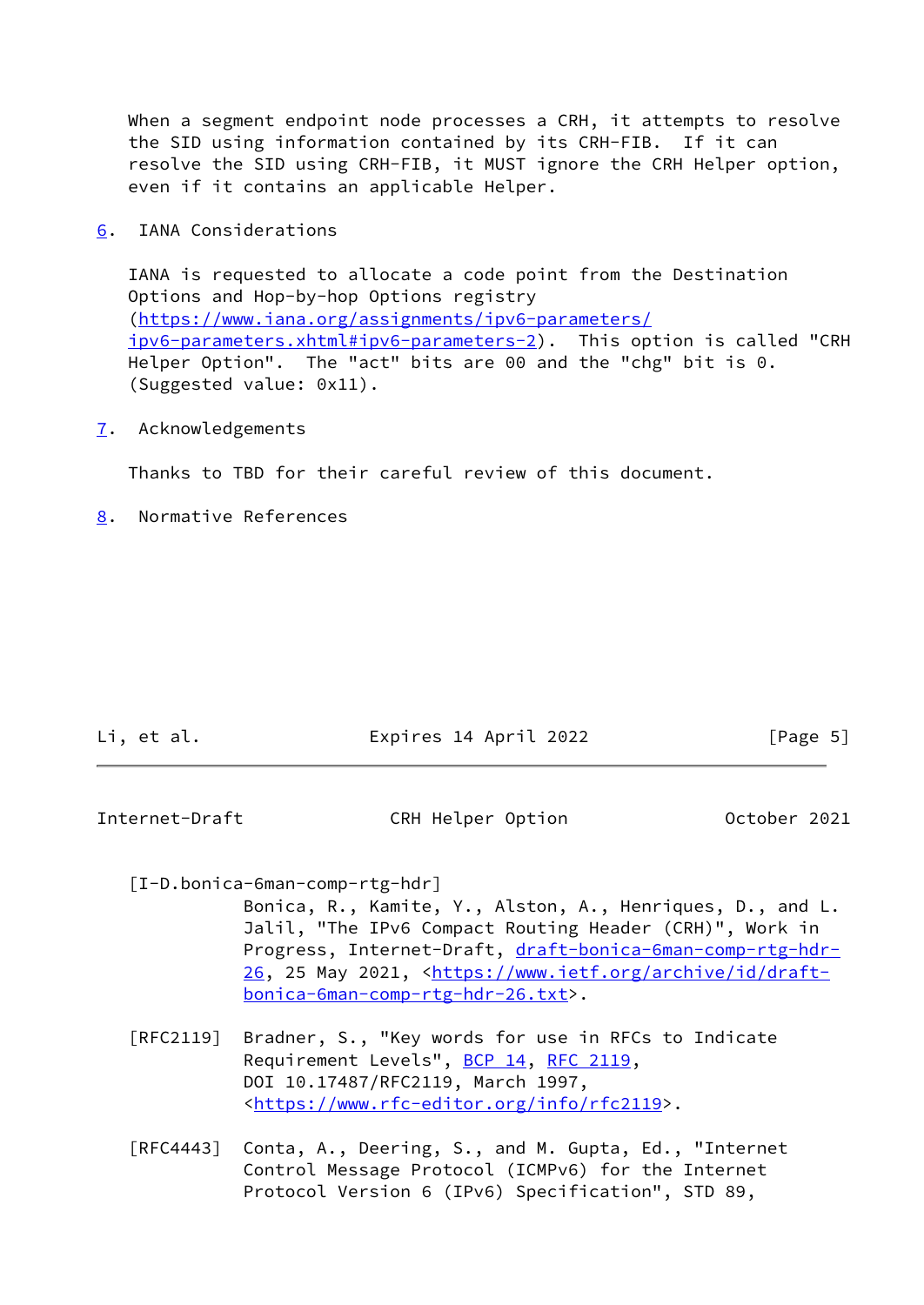[RFC 4443,](https://datatracker.ietf.org/doc/pdf/rfc4443) DOI 10.17487/RFC4443, March 2006, <[https://www.rfc-editor.org/info/rfc4443>](https://www.rfc-editor.org/info/rfc4443).

- [RFC8174] Leiba, B., "Ambiguity of Uppercase vs Lowercase in [RFC](https://datatracker.ietf.org/doc/pdf/rfc2119) [2119](https://datatracker.ietf.org/doc/pdf/rfc2119) Key Words", [BCP 14](https://datatracker.ietf.org/doc/pdf/bcp14), [RFC 8174,](https://datatracker.ietf.org/doc/pdf/rfc8174) DOI 10.17487/RFC8174, May 2017, [<https://www.rfc-editor.org/info/rfc8174](https://www.rfc-editor.org/info/rfc8174)>.
- [RFC8200] Deering, S. and R. Hinden, "Internet Protocol, Version 6 (IPv6) Specification", STD 86, [RFC 8200](https://datatracker.ietf.org/doc/pdf/rfc8200), DOI 10.17487/RFC8200, July 2017, <[https://www.rfc-editor.org/info/rfc8200>](https://www.rfc-editor.org/info/rfc8200).

Authors' Addresses

 Xing Li CERNET Center/Tsinghua University Room 225, Main Building, Tsinghua University Beijing 100084 People's Republic of China

Email: xing@cernet.edu.cn

 Congxiao Bao CERNET Center/Tsinghua University Room 225, Main Building, Tsinghua University Beijing 100084 People's Republic of China

Email: congxiao@cernet.edu

Li, et al. Expires 14 April 2022 [Page 6]

Internet-Draft CRH Helper Option October 2021

 Eddie Ruan Fungible Inc. 3201 Scott Blvd Santa Clara, California 95054 United States of America

Email: eddie.ruan@fungible.com